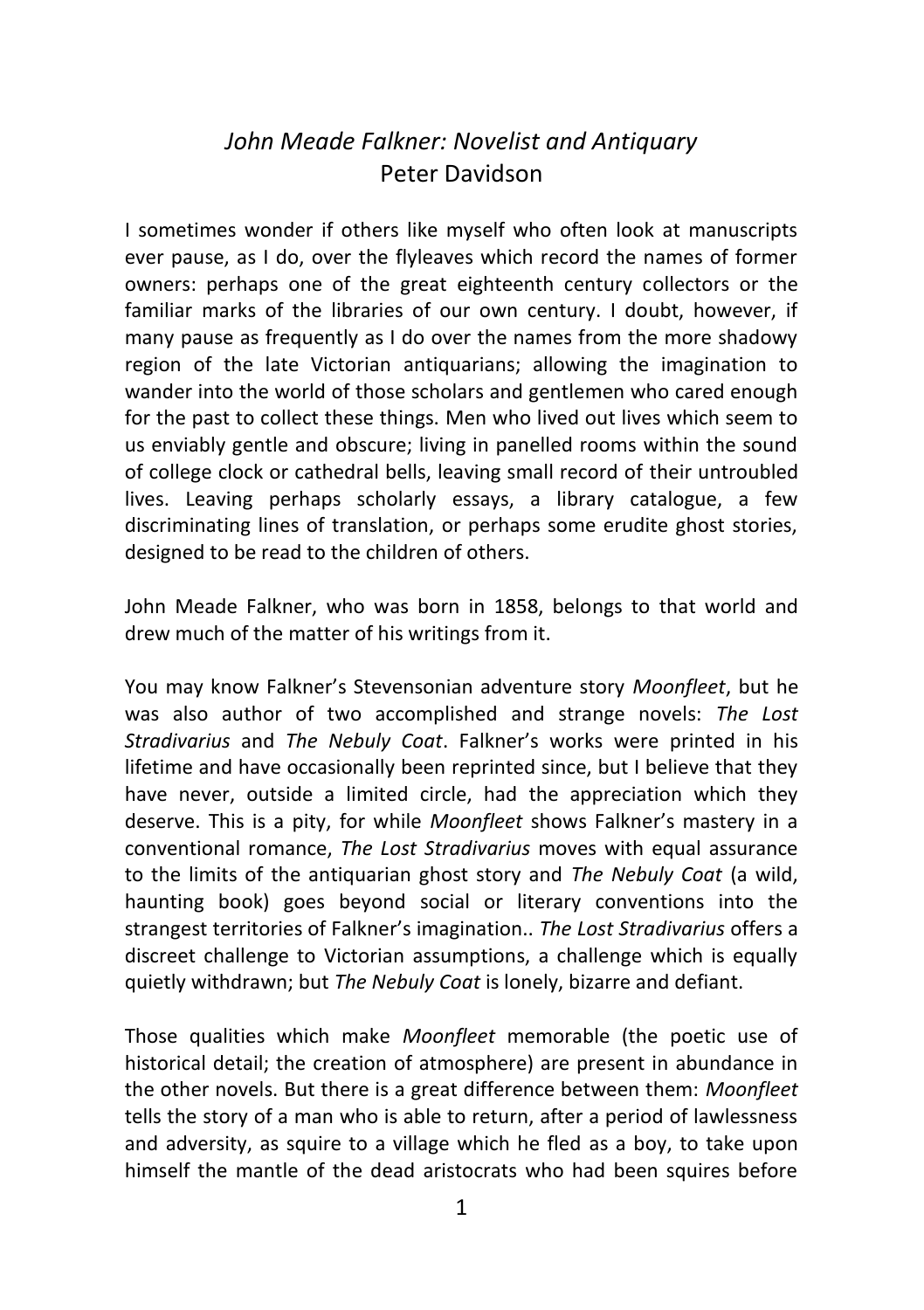him, and to live at peace with both the present and the past. Both of the other novels are concerned with men who can make no such safe and eventual return: men who cross the accepted boundaries and remain outside: men who can make no peace with the English society of the nineteenth century.

In both of these novels, Falkner displays talents which he had developed in a high degree: a talent for history which is shown both in the sensitive use of antiquarian detail, and more importantly, in a notably detached and precise perception of his own century and its limitations. His gift for writing about the supernatural equals that of his scholarly contemporaries; and he is more concerned than many of them that unearthly events should illuminate more earth-bound problems.

He's at his best when he's concerned with the past and how his characters act in relation to it: antiquarians obsessed with their heraldry and their ancient music; or those who have ceased to live in the present, those haunted and ensnared by the past, ruled and destroyed by the phantoms of untold mistakes.

In *The Lost Stradivarius* this past is embodied by a violin which falls into the hands of a young Baronet, an undergraduate at Oxford and (still possible as the Regency gives way to the Victorian era) a musician. As he plays from a manuscript of Italian music, unearthly, hovering presences are drawn to the college rooms in the summer evening, and he is led by the diabolic power of music and violin to abandon his wife, heir and estates, travelling to Italy where he is broken by the ghosts which his art has called into the present.

The title of *The Nebuly Coat* seems more obscure at first, but the 'coat' is a heraldic coat of arms, and 'nebuly' describes the irregular outlines of the bars which cross the shield. A coat of arms gives us the hint that the novel will concern itself with lost heirs and the contenders for a title. Nebuly, nebulous, clouded and indistinct warns us that it will take place in a twilit region where nothing is certain, and that goes for the moral landscape of the book too. The full description of the shield 'barry nebuly of six, azure and argent' brings colour to the picture forming in the mind: blue and silver waves of the sea to hint at the setting, a town lost in the coastal marshes of Dorset, a port from which the sea has retreated, a port of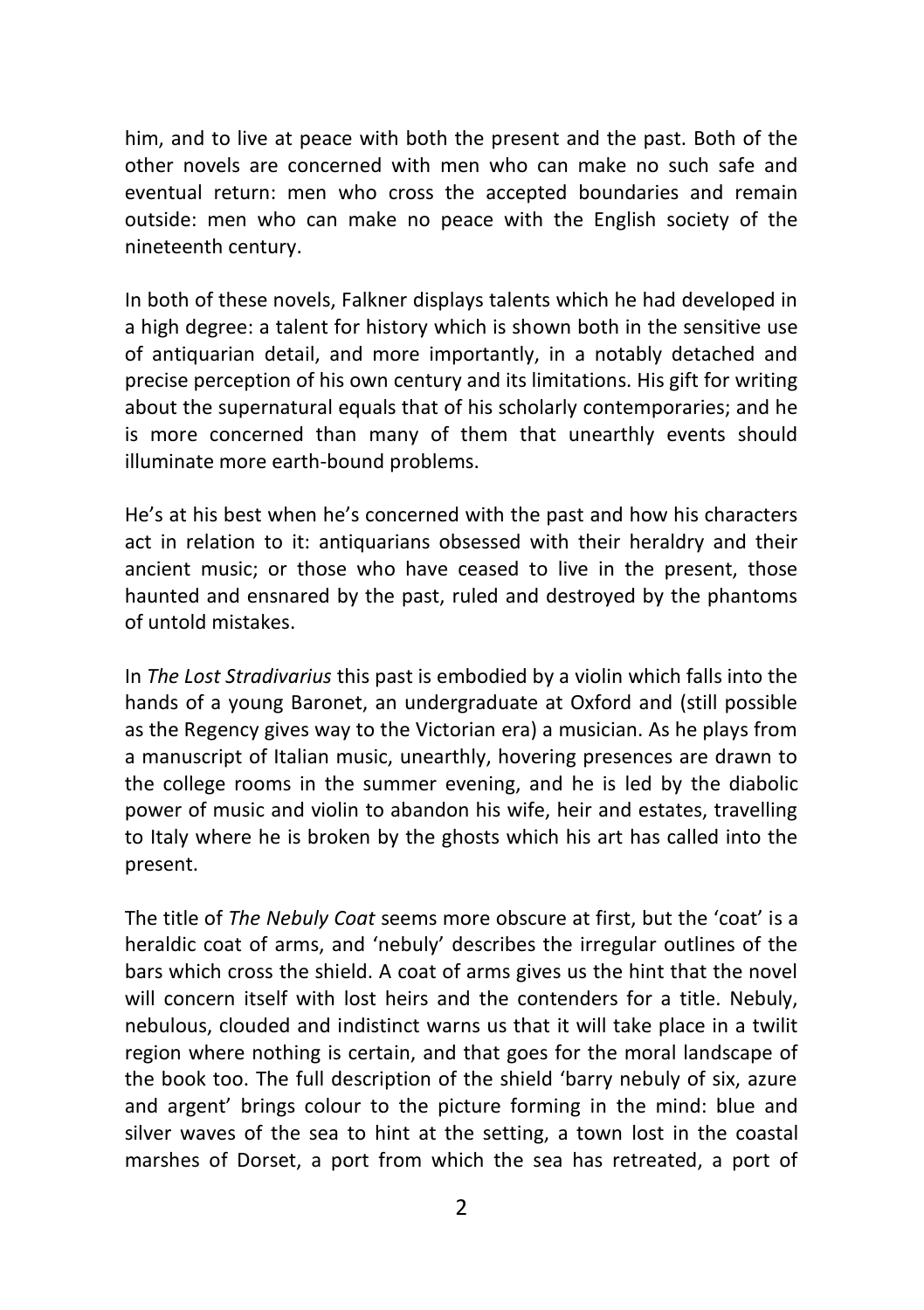stranded pride. In this desolate place, the return of the Lord of the Manor, the bearer of the coat of arms, hurls a set of characters who might be from any novel of provincial life into unthinkable, tragic events.



**The Oxford World's Classics edition (1954), with an Introduction by G.M. Young and a Personal Note from Sir Edmund Craster.**

Our pleasure in *The Nebuly Coat* comes from its extension of our experience, its breaking of boundaries. Perhaps our pleasure in *The Lost Stradivarius* is that of recognition, its excellence within a known tradition. There is a sequence of English fiction which might recognise Dickens's *Edwin Drood* as a common ancestor. Fiction of autumn and winter, study lamps through a fog, the learned bachelor societies of college or cathedral attended by fears as night draws on, whether they be supernatural terrors from the past or the intrusive violence of the present. Falkner's *The Lost Stradivarius* can claim a high place in that company. Like *Edwin Drood* it tests and explores the morality of the world which it inhabits, rather than using it simply as a picturesque background. Falkner's plot is not unlike an extension of the plot of one of M. R. James's short stories but the intentions of *The Lost Stradivarius* go deeper: Falkner's hero is no guiltless scholar who mutters a few arcane words, calls up an abomination and emerges from the encounter shaken but morally unscathed.

A more useful comparison might be with Henry James, with his *The Turn of the Screw*. In that novella, as in Falkner's novel, the appearance of the ghosts is not in itself frightening, the horror is that they appear in answer to some call from within the living. There is some seed of evil in an apparent innocent which summons the forms of the dead to give it embodiment. Any terror in Falkner's book is in the end independent of the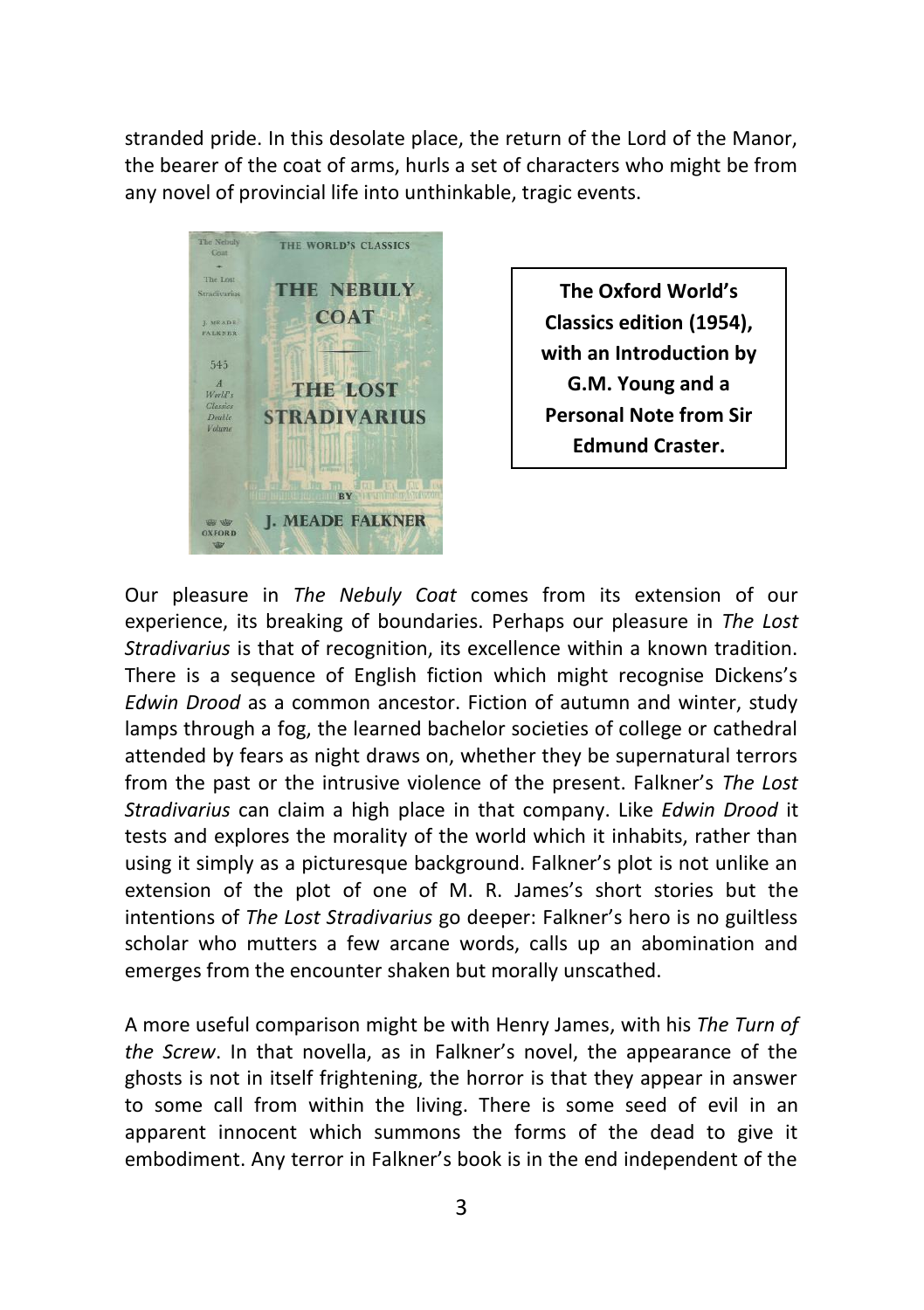ghosts: the handsome young Oxonian, with his estates and his taste for music has already within him the seed of that corruption which responds at once to the evil music of the hermetic galliard which has found him.

Falkner is using his fable to consider the uses of creative power: music and the past are not evils, they can be the source of life to a creative mind, but they are both things of power, and all power is capable of being directed to destructive ends – 'With sword thou mayest kill thy father and with sword they mayest defend thy prince.' I spoke earlier of *The Lost Stradivarius* offering and withdrawing a challenge, ceasing its investigation when the conventional limits are reached. Falkner's hero is exorcised in the end and comes home to die like a good Victorian, thus implicitly vindicating the conventions which he has flouted. On a reading of *The Lost Stradivarius* alone, we would have to allow Falkner a great success within a limited genre, but we might note that Falkner never speaks in his own voice, using the device of discovered documents, and we might connect this technical reticence with a willingness to accept a conventional ending. We might even feel that Falkner lacked the resolution to work out the implications of those ideas which he was gifted enough to find.

What must be allowed is that *The Lost Stradivarius* embodies an exceptionally clear perception of the limitations of the Victorian age: at the end of the novel the survivors turn away in horror from the things of the mind. The guardian swears that the hero's son will be brought up 'to hold a cricket bat but never a violin bow'. In his youth, in the eighteen-thirties, that same guardian was himself a musician, but he has done that which the hero could never do, he has dwindled and adapted into the Victorian idea of a gentleman, abandoned the possibilities (good or bad) of the past to make his peace with the present.

The date at which *The Lost Stradivarius* is set fixes a point in intellectual history: that time in the third decade of the nineteenth century when, in effect, the eighteenth century ended. When the beef-and-claret element headed for the hunting shires and when the men of taste, men like Falkner's hero, those last English amateurs who were genuinely at ease with the arts past and present, took refuge in the Italy of their youthful grand tours, away from an England which had grown insular and disapproving. At that time arose one of the most persistent cultural ghosts of the nineteenth century: the idea that to be very good at any artistic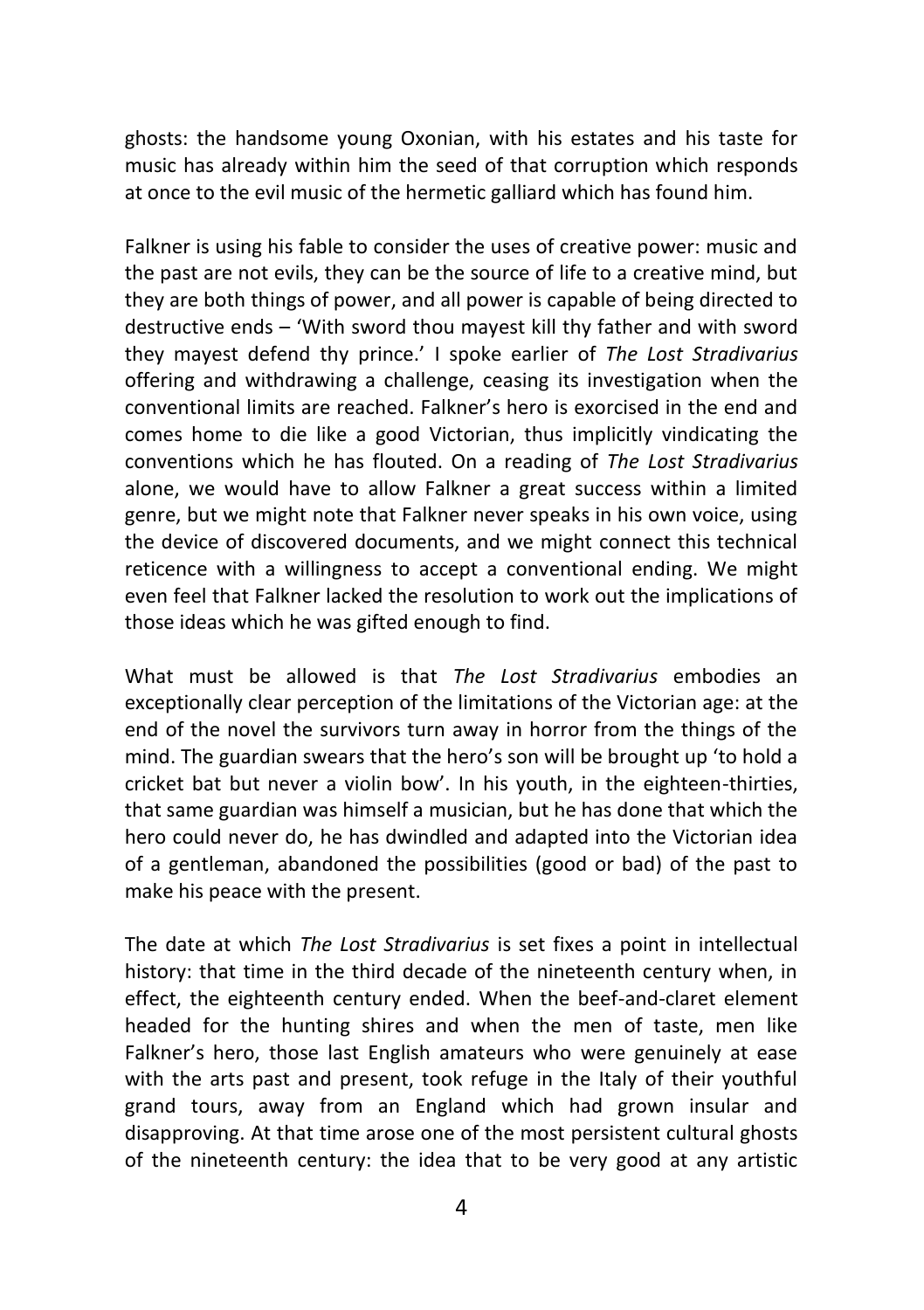endeavour is somehow dangerous, if not diabolic. To be morally good, in the view of those manly generations who took their tone from the Rugby of Dr. Arnold and the lesser schools which imitated it, it is essential to be mediocre.

So, to an extent, the hero of *The Lost Stradivarius* fits the stereotyped figure of the fiddler who has made a pact with the devil, but Lord Blandamer, the hero-villain of *The Nebuly Coat* is alone in Victorian fiction: a creation so unconventional as to make even Heathcliff or John Jasper in *Edwin Drood* seem almost comprehensible. Like the hero of *The Lost Stradivarius* he has travelled abroad and seen terrible things, but he is strengthened and not destroyed by them. He is without awareness of guilt and has no doubt in himself, and his creator never suggests that things should be otherwise. Falkner leaves us in no doubt that he is of finer stuff than the other characters in the novel, that he has a curious, unanswerable right to the disputed title which he bears. He is a musician and a murderer; he is also a genius, a man who combines coolness, perception and spontaneity. Yet (and Falkner makes this clear with no softness, no temporising) a man of such stature can only relate to the limitations of Victorian provincial society by becoming a monster. The novel is truly experimental in that it weighs all accepted virtues against Blandamer's amoral brilliance.

It is hard to convey the power of *The Nebuly Coat*, but it has an influence which binds those who have read it strangely together. I have often had the experience of meeting someone for the first time (a librarian at an old school; an émigré scholar in Italy) and when *The Nebuly Coat* comes up in conversation at once there is the understanding common to those who share an uncommon experience.

The novel, which has a fascinating, very oblique relation to Hardy's fictions, starts slowly as the young architect, Edward Westray, comes to supervise the repairs to Cullerne Church. Cullerne is a place of the lost, the washedup: the decayed gentlewoman whose family has been ruined in an attempt to prove its right to Lord Blandamer's title, to bear the *blue* and silver waves of the nebuly coat as its arms. There is also Nicholas Sharnall, the church organist, a man whose talent has wasted into drink and bitterness. Even the opening has the curious quality of a dream, a quality born of the evocation of Cullerne and its great church, of the rain which blurs its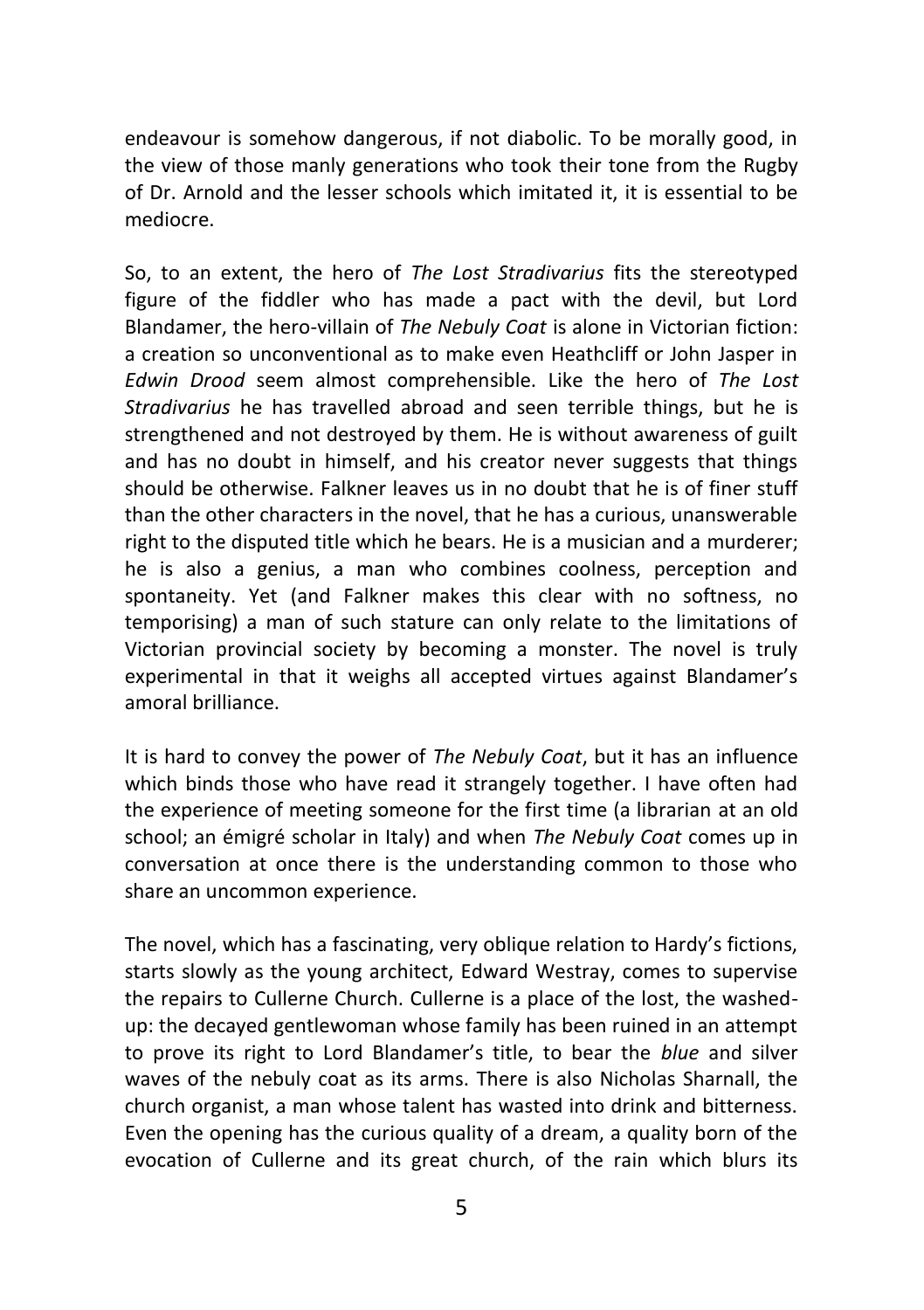outlines, of the mist which envelopes its stones. If the novel were to continue in this vein it might offer limited pleasures to the reader: a fable of the old England in decline, a pleasing, melancholy, scholarly tale of confused heirs and collapsing towers. Images remain in the mind, even from this first part: the rainy autumn evenings with the piano faltering in the lodging house called *The Hand of God*; the voice of the church itself which mutters in Westray's dreams 'They have bound on us a burden too heavy to be borne, the arch never sleeps'.

But there is more to the novel than this: from the moment when Lord Blandamer returns to Cullerne, from the moment when he appears at evensong and sings with unearthly sweetness and accuracy, there is a convulsion that perhaps even the author had not suspected. The whole town is animated by the force of the nobleman who would not hesitate to destroy every person in it should they get in the way of his holding the title with its almost magical coat of arms.

The protean Lord Blandamer has little difficulty in defeating those who stand against him: both Westray and Sharnall are, in a sense, creators, architect and organist, they practise the approved and safe arts of church restoration and liturgical music, but they can neither initiate nor control. Only Blandamer sees the truth of Westray's assertion that the great church is shifting to its ruin; Sharnall's musical gifts are appreciated only by Blandamer.

The morality of the later part of the novel, the part dominated by Blandamer, is intricate, convincing and unresolved. Westray goes in all his righteous inexperience to confront Blandamer with his guilt; but Blandamer says nothing as they pace the great house, and his power joined with the power of the past of his family, is enough to secure Westray's silence. The virtuous young architect becomes an accessory to murder and falsification; the bargain is sealed in a glass of blood-red wine.

The strange events are mirrored in an odd, distant narrative voice, which describes things as though they were seen on the other side of a great lapse of time: where the minutiae of provincial life need scholarly explanation. Strangest of all is the end where Blandamer, his work done, calmly and ironically dies in the fall of the great church, a fall which leaves Cullerne without Lord or landmark, invisible from the sea.